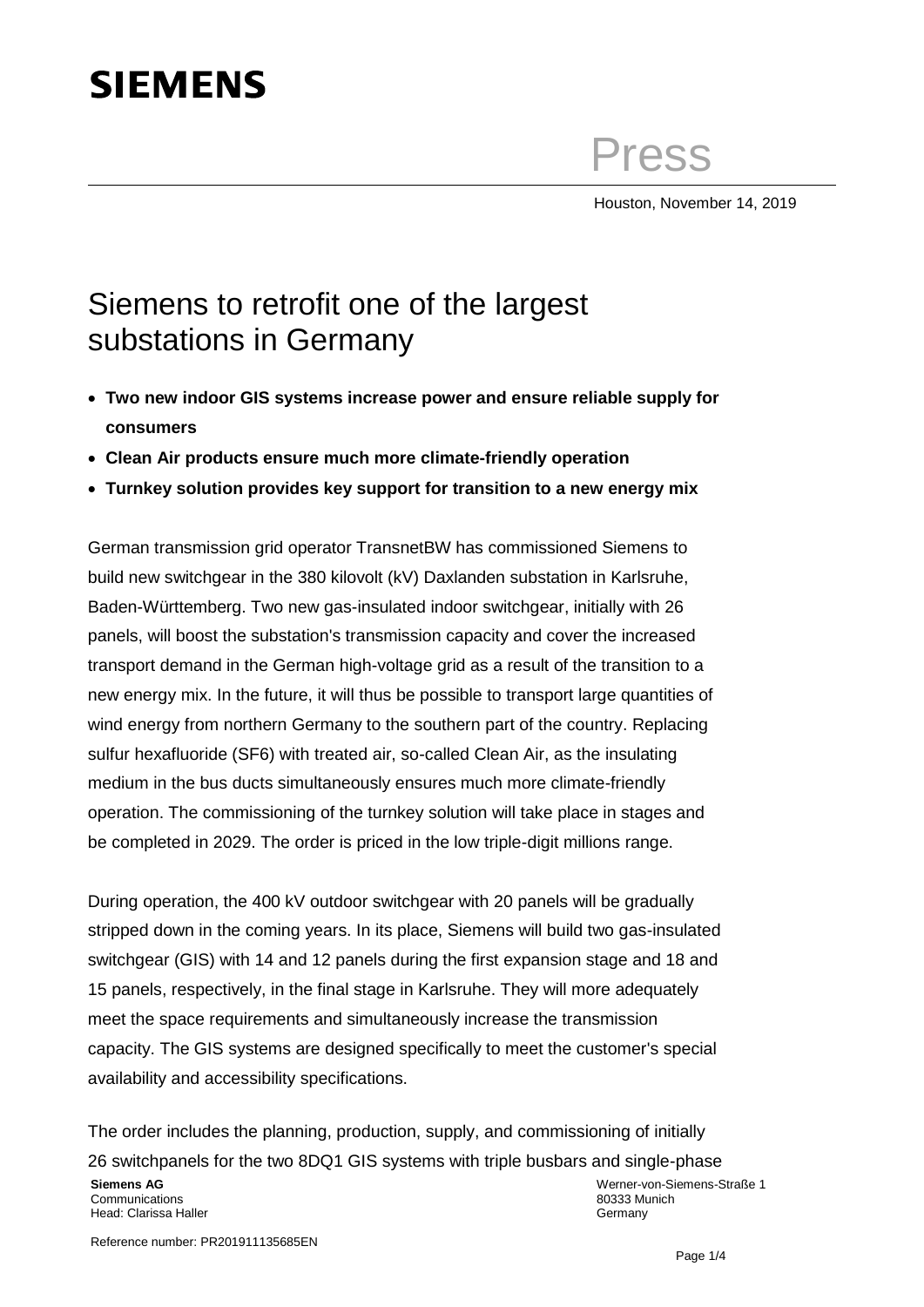**Siemens AG** Press Release

Clean Air bus ducts measuring a total of 3,860 meters in length, and the associated infrastructure equipment. Overall, single-phase bus ducts measuring a total of 5,330 meters in length will be installed.

"We are preparing the substation for the requirements of the energy transition. It will become TransnetBW's largest network node and one of the largest in Europe. So it will be key to national and international power transit from the north to the south and to local supply in the Karlsruhe region", says Dr Werner Götz, CEO of TransnetBW. "With our experienced partner Siemens, we have chosen an environmentally friendly solution that will set standards for the future of energy in Germany."

"With our comprehensive experience with successful retrofitting during operation for transmission grid operators and large industrial plants, we see ourselves as a reliable partner for these projects," says Tim Dawidowsky, CEO EPC Projects at Siemens Gas and Power. "Thanks to the high technical quality of our offer and our recognized skills, we are certain that the region will be well prepared to meet the enhanced requirements resulting from the energy transition."

Industrially treated and purified air, known as "Clean Air," will be used instead of SF6 as the insulating medium for the bus ducts. The Clean Air technology will be used in all of the substation's bus ducts used for connecting overhead lines and transformers as well as in the connecting lines between the two switchgear. The compressed air-insulated components, which can also be used at high operating voltages, have significant benefits over other insulating media. Because operation with compressed air is much more climate-friendly, the retrofitted Daxlanden substation will save approximately 450 million  $CO<sub>2</sub>$  equivalents (kg). The switchgear, which emit no toxic decomposition products, can be operated with no additional measures even at extreme temperatures and if malfunctions occur. Operators no longer need to report the quantities of fluorine gas used, while at the same time the quality of service increases. The lower dielectric strength of compressed air is compensated for by appropriately adapted housing dimensions.

The transition to a new energy mix is presenting the German transmission grid with enormous challenges. While energy demand continues to grow, large power plant units in southern Germany that no longer meet the requirements must be taken off the grid.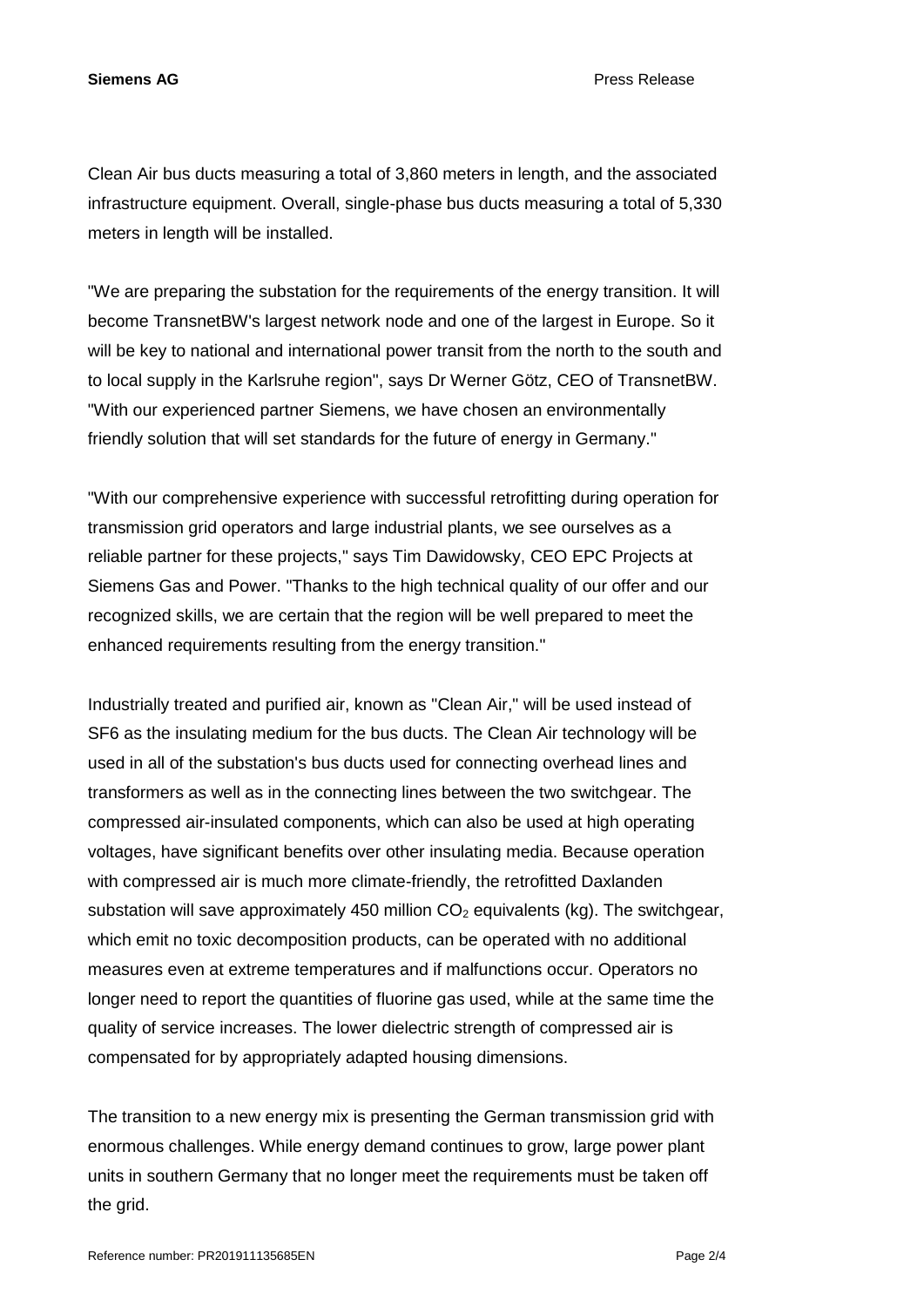**Siemens AG** Press Release

TransnetBW GmbH is a German transmission grid operator within the EnBW Group and operates the grid in large parts of Baden-Württemberg as well as in bordering areas of neighboring states.



Comparable 380 kV 8DQI gas-insulated switchgear will boost the transmission capacity of the Daxlanden substation and are an important part of covering the increased transport demand in German high voltage grid.

This press release and a press picture are available at <https://sie.ag/2O8RNZp> For further information on Siemens Gas and Power, please see [www.siemens.com/energy](http://www.siemens.com/energy) For further information on high-voltage power transmission, please see <https://new.siemens.com/global/en/products/energy/high-voltage.html>

## **Contact for journalists**

Christina Huemmer

Phone: +49 9131 17-45722; E-mail: [christina.huemmer@siemens.com](mailto:christina.huemmer@siemens.com)